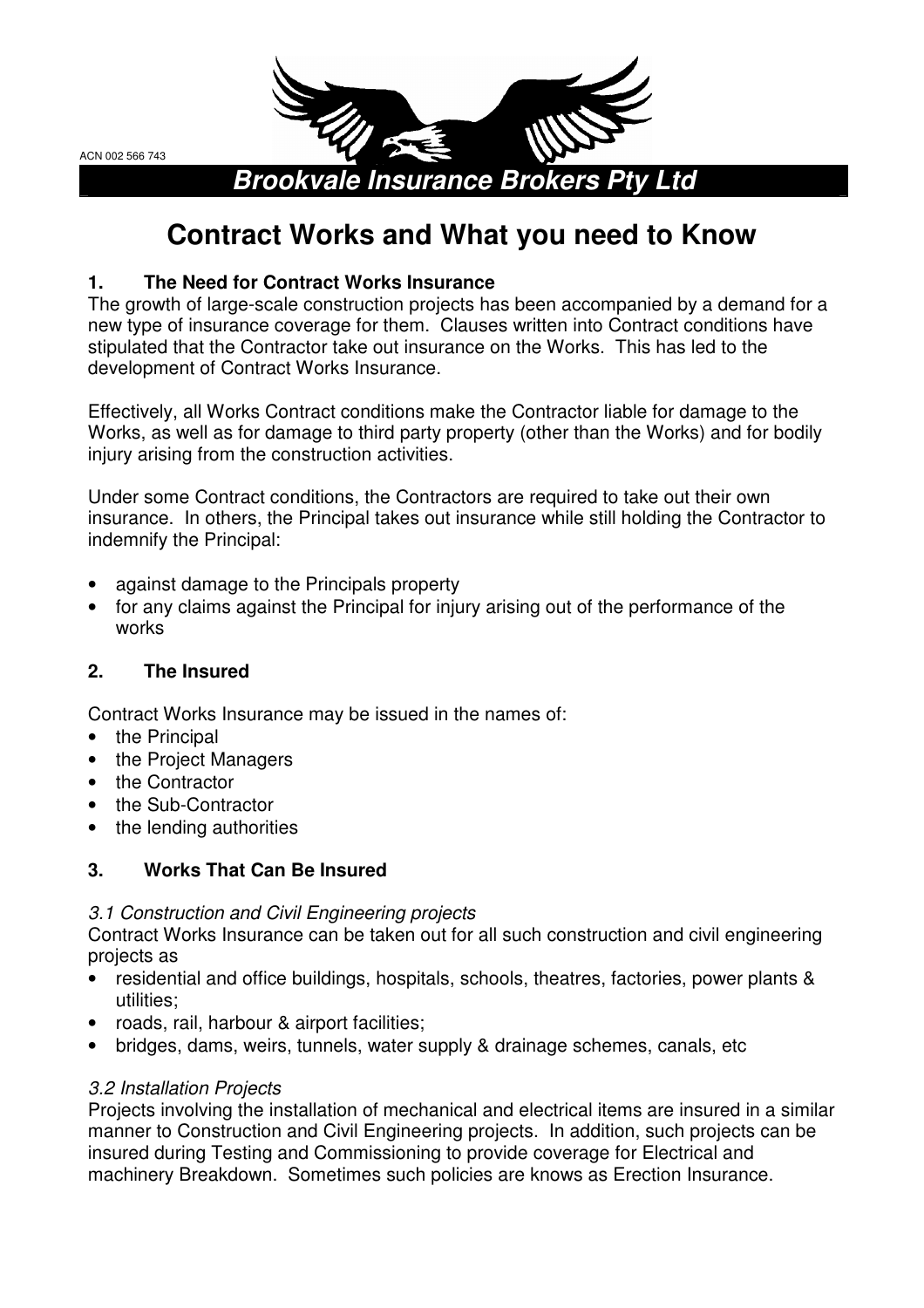### **4. The Period of Insurance**

Usually Contract Works Insurance extends through the Construction, Maintenance and Testing Periods of a project. \*\*

(\*\* Note: Third Party Liability extends through the Construction & Maintenance Periods)

### 4.1 Construction Period

During this period, insurance cover begins at the commencement date and is completed at either:

- the end date, as noted in the schedule, or
- when the Principal assumes responsibility for the project, or
- when the Certificate of Practical Completion is issued, whichever of these occurs first.

### 4.2 Maintenance Period

This begins at the end of the Construction Period and extends for a nominated period after this.

### 4.3 Testing Period

This period (within the Construction Period) is allowed for the test running or commissioning of the project's mechanical components to provide they are mechanically and electrically sound. In the insurance policy, this period is usually expressed in weeks or months.

### **5. Limits of Indemnity**

In a Contract Works Insurance Policy, the limits of the liability of the Insuring Company are generally stated in this manner:

5.1 Works

| 5.1:1 Contract price materials<br>5.1:2 Materials supplied by the Principal<br>5.1:3 Escalation Allowance | $\text{\$}$ any one event<br>$\text{\$}$ any one event<br>. % |
|-----------------------------------------------------------------------------------------------------------|---------------------------------------------------------------|
| <b>Total Contract Price</b>                                                                               | $\mathbb{S}$                                                  |

5.2 Options available to extend the basic policy cover

| 5.2:1 Temporary Buildings                     | \$any one event           |
|-----------------------------------------------|---------------------------|
| 5.2:2 Plant and Equipment                     | \$any one event           |
| 5.2:3 Transit                                 | $\text{\$}$ any one event |
| 5.2:4 Removal of Debris                       | $\text{\$}$ any one event |
| 5.2:5 Professional Fees                       | $\text{\$}$ any one event |
| 5.2:6 Expediting Expenses                     | $\text{\$}$ any one event |
| 5.2:7 Pre-Existing Structures                 | \$any one event           |
| 5.2:8 Employees Effects                       | $\text{\$}$ any one event |
| <b>Total Sum Insured</b>                      | $\text{\$}$ any one event |
| 5.2:9 Third Party Limit of Liability (option) | \$any one event           |
|                                               |                           |

### **6. What Comprises Insured Property**

### 6.1 The Contract Price

The contact price should always include:

- establishment costs
- materials obtained or provided by the Contractor
- labour costs
- Sub-Contract work or service costs
- costs relating to the use of construction equipment
- temporary works (eg. coffer dams, access roads)
- engineering and supervision costs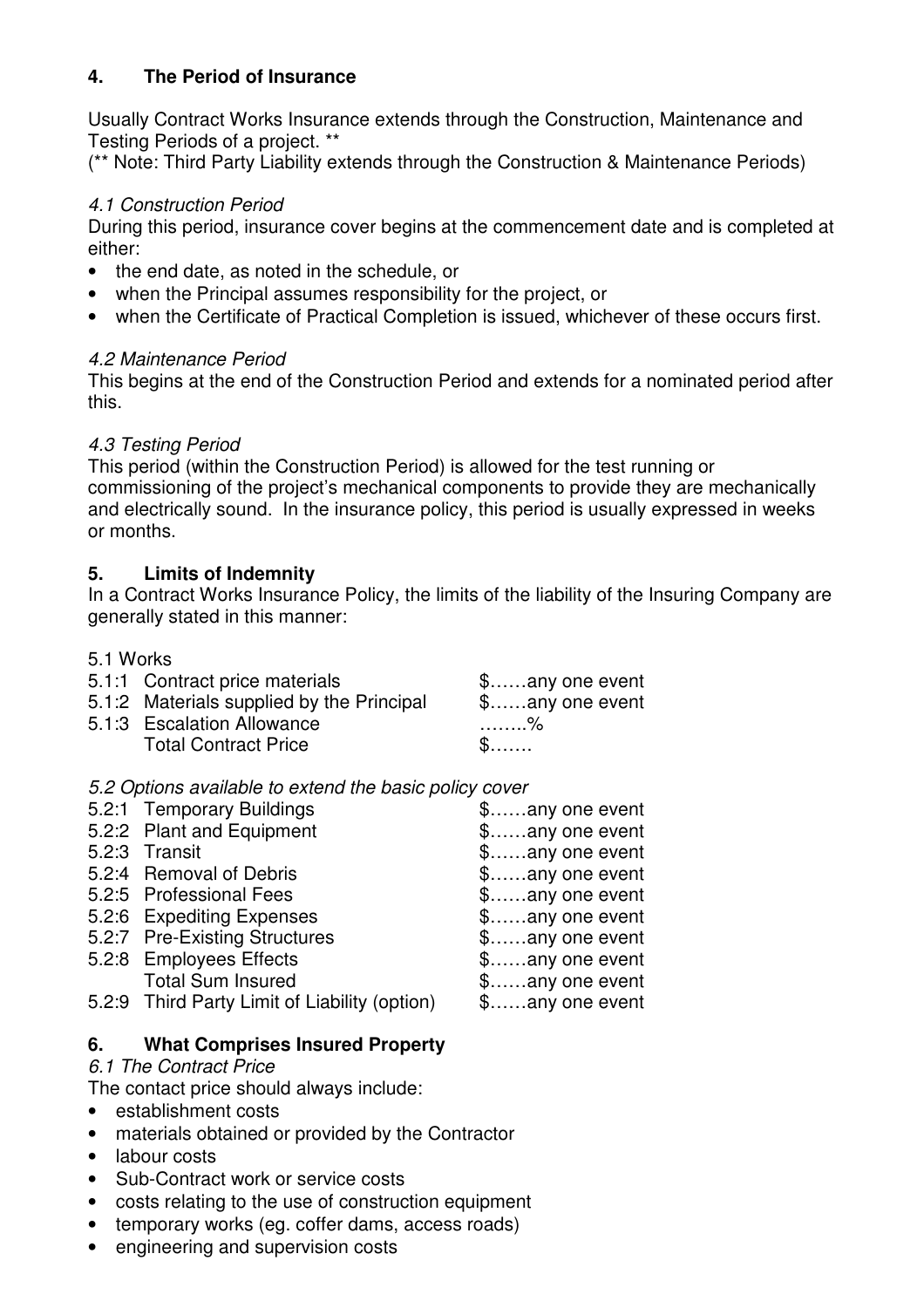• overheads and profit margins

These items need not be included:

- site investigation costs
- design costs
- cost of materials supplied by other parties not comprising the insured
- construction plant and equipment
- site hutments

#### 6.2 Materials supplied by the Principal or other parties

In many projects for governments and some big private organisations, the Principal supplies major martial items to the Contractor free of charge to the site. these can include such things as pipes and prefabricated sections.

This is because often the Principal has the plant for making such items. He may also have engineering facilities which allow him to Sub-contract certain work and control a section of the Contract with his own staff.

The Principal often has much more purchasing power than the Contractor. For example, when a Council with a three-year program to renew all its existing sewerage pipes orders all the pipes it needs from a manufacturer, it can get a substantial discount.

In cases like this, the Principal may choose to supply the materials or section of the work free to the Contractor. The Principal would save on the engineering costs, overheads and profits segments of the Contract. Otherwise the basic costs of these items would have been added to the Contractor's tender price.

However, in such cases the delivered cost of the materials to the principal must be added to the Contract price. This is because in the event of a total loss this delivered cost would form part of the indemnity necessary for complete replacement of the materials.

#### 6.3 Escalation Allowance

Provision should be made for the likely increase in the value of the Works during the term of the Contract.

Rises in labour and materials costs, as well as extra items of work performed by the Contractor, mean that inevitably the final value of the Contract is much higher than the figure estimated at the inception of the policy.

Unless an Escalation Allowance is included in the insurance policy, the project will at some stage become under-insured.

The Escalation Allowance should cover the likely increase in the tender price due to inflation. This figure is nominated by the Contractor and must be realistic. It should relate to the period of construction and be applied to the Contract tender price.

#### **7. Options for Additional Cover**

#### 7.1 Temporary Buildings, Plant and Equipment

Equipment which a Contractor or Sub-Contractor owns and brings on-site is basically subjected to the same hazards as the Contract Works equipment.

However, only the hire rate or depreciation allowance of this equipment can be included in the contract price. If the Contractor wishes to include such equipment under the overall policy, then its new replacement cost must be declared as part of the Sum Insured.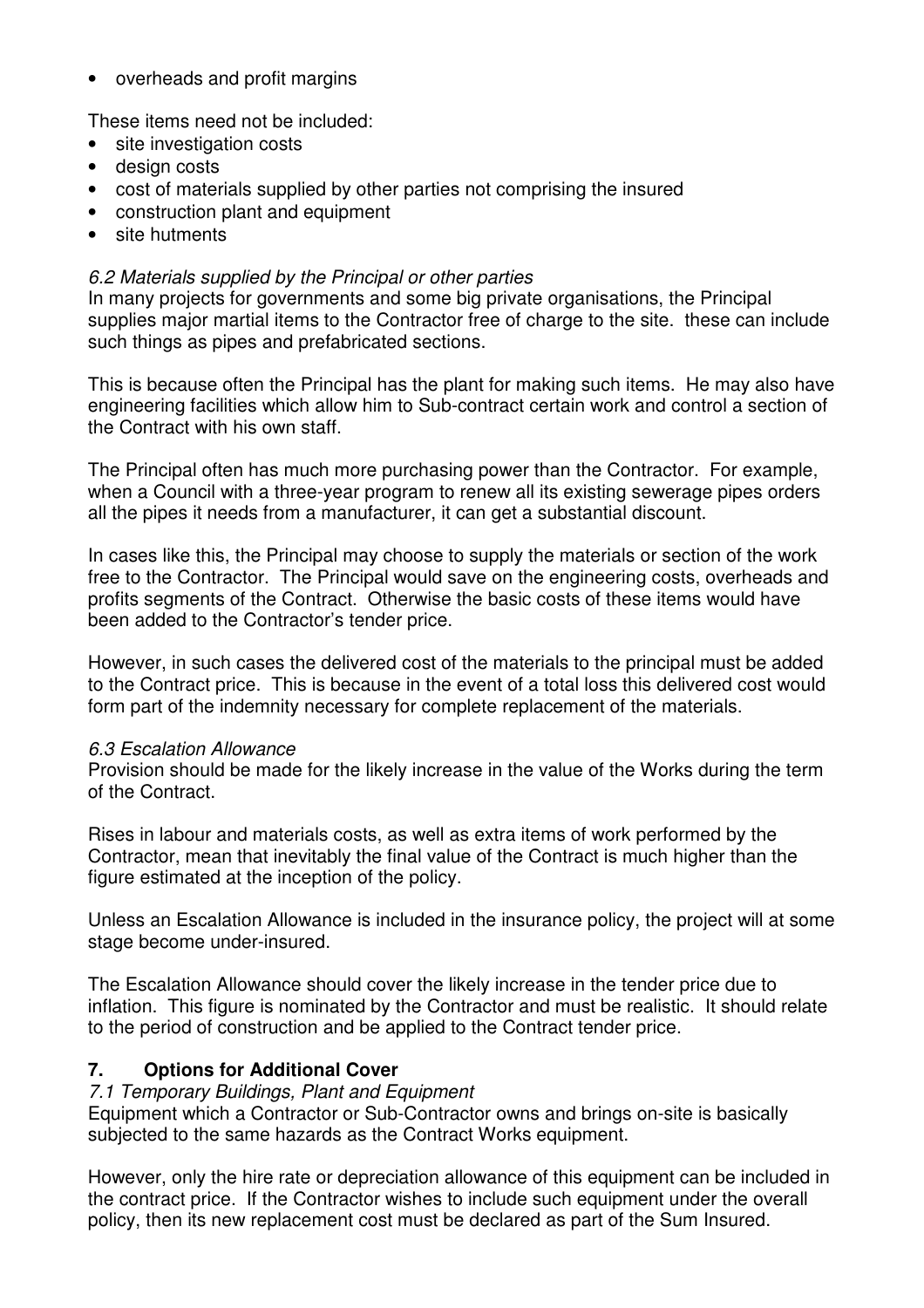When proposing this option, it must be made very clear just whose equipment is being insured. For example, is it only the equipment belonging to the Contractor or is it the equipment of everyone working on the site?

Consumable equipment (like formwork that cannot be re-used) is considered as part of the Works. Items that can be used on other projects such as re-useable formwork, scaffolding and shoring are considered as Plant and Equipment.

#### 7.2 Transit Cover

The Insured may choose to insure his goods in transit to the site. In such cases, these goods are covered by insurance from the time they leave the supply depot until they are unloaded at the Contract site. A standard limit "any one carry" is usually applied as the Sum Insured for Transit.

#### 7.3 Removal of Debris

Because a Contract Works policy is based on indemnity for total loss, the Sum Insured should include an amount sufficient to restore the project in the event of near total loss as Completion approaches.

Unless specified, the payment to the insured would not cover the expense of demolishing the damaged work and removing debris from the site. So the policy schedule should include an estimate setting an adequate limit of indemnity to cover this cost.

#### 7.4 Professional Fees

Because the Principal has already paid fees to architects, civil, structural, mechanical and electrical engineers, surveyors and specialist consultants, these costs are not included in the Contract Price.

But should there be a major loss at or near completion of the Works, these costs may have to be paid again during rebuilding. So the value of such fees must be added to the Sum Insured.

Unless more specific or detailed information is available the value of professional fees would normally be set at approximately 10% of the project's Contract price.

There is an exception to this where the Contract is on a Design and Construct or Turnkey basis. In such instances, the Contractor undertakes all design and engineering work for the project and these fees will be included in the Contract price.

#### 7.5 Expediting Expenses

Contracts impose penalties on Contractor for failing to complete a project within a specified period (after due allowance is made for we weather and strikes)

If a Contractor has to expedite repairs to damage indemnified under the Contract Works policy, he may incur extra costs in order to meet completion date requirements. He may have to pay overtime or incur the costs of transporting damaged components between the site and the repair yard.

These extra costs are not covered by insurance, unless Expediting Expenses are insured and a specific amount of liability noted in the policy schedule.

Usually a figure of between 10% and 20% of the Contract Price would adequately cover Expediting Costs, but obviously this depends on the nature of the project.

#### 7.6 Pre-Existing Structures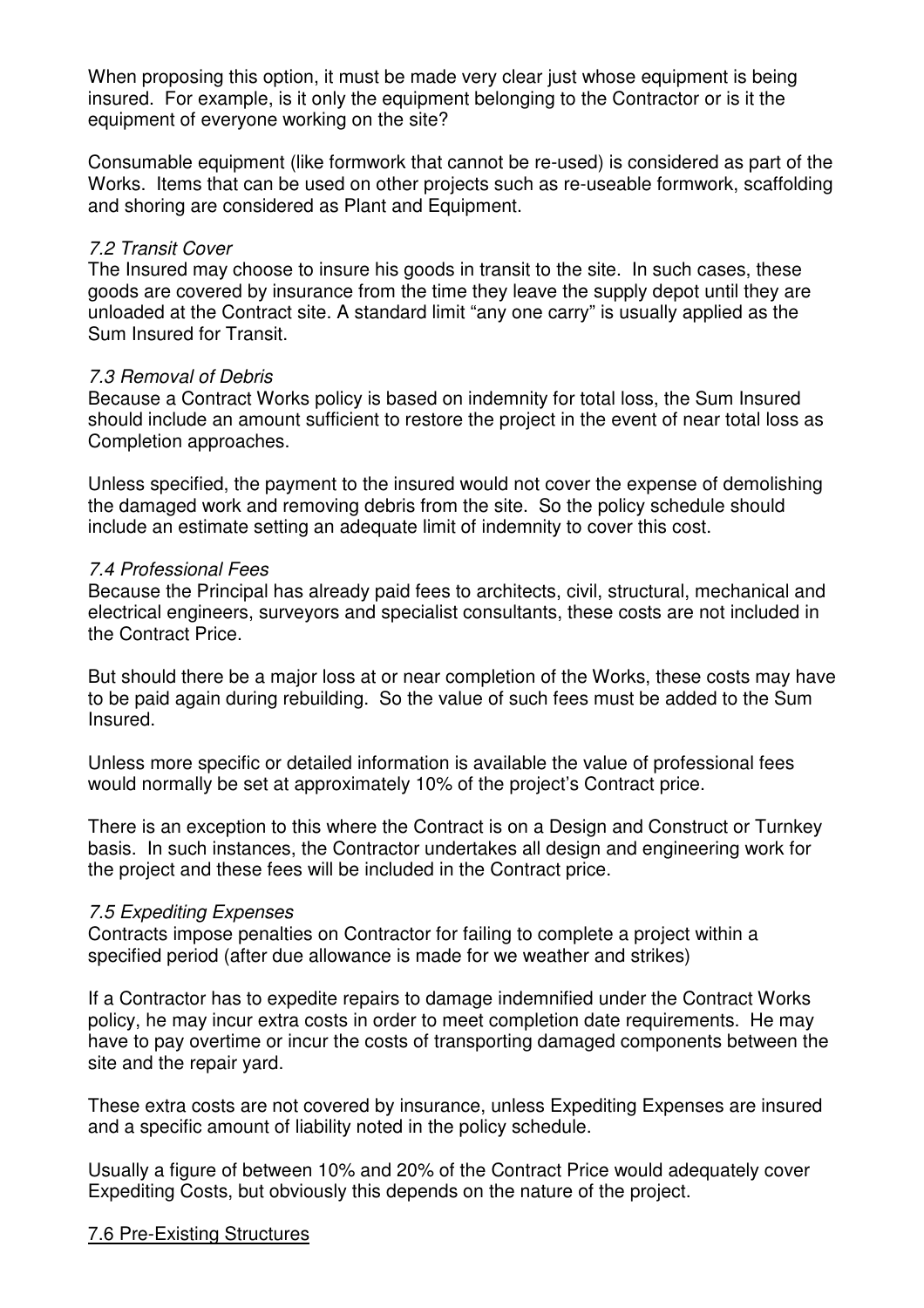Existing buildings, facades and structures etc that are situated at the contract site and are being worked upon, but are not part of the Contract Works, may be insured in two different ways.

### 7.6:1

Pre-Existing structures may be considered as property held in the care, custody and control of the Contractor or Principal and thus will be required to be insured under an extension to the Material Damage Section of the Contract Works Policy. This extension of cover may be to indemnify the insured for:

- damage to the structure following the consequences of construction activities only, or
- damage to the structure following consequences of construction activities plus other perils normally insured for under an Industrial Special Risk Policy.

Claims payable under either of the above extensions would be settled on an "indemnity basis" not reinstatement and replacement.

## 7.6:2

Pre-Existing structures may be considered as property belonging to third parties. This means the Insurer grants indemnity according to the principles of Third Party Liability, as set out in the Liability section of the policy.

It should be noted that if Pre-Existing structures are required to be insured under the Liability section rather than the Material Damage section, it may be necessary to:

- have the liability wording specifically note that such structures being worked upon are not be considered as being property in the care, custody and control of the Insured, and/or
- have the Third Party Liability section extend cover for damage to such structure resulting from the vibration or the removal or weakening of supports.

### **8. Cover Provided**

### 8.1Material Damaged during construction

Contract Works Insurance provides indemnity during the Construction Period for accidental physical loss or damage to the Contract Works, as well as to any temporary works on the construction site. This covers every hazard which is not specifically excluded.

### 8.2 Inclusions

The most important causes of losses indemnifiable under Contract Works Insurance are:

- fire, lightning, explosion, crashing aircraft
- water (or other fire-fighting measures) used to extinguish a fire
- flood, heavy rain, snow
- windstorm, cyclone
- earthquake, subsidence, land or rock-slide
- theft, burglary
- impact, collapse
- malicious acts, riots, strikes

### 8.3 Exclusions

Not covered by a Contract Works Insurance policy are:

- the consequences of:
	- bad workmanship
	- lack of skill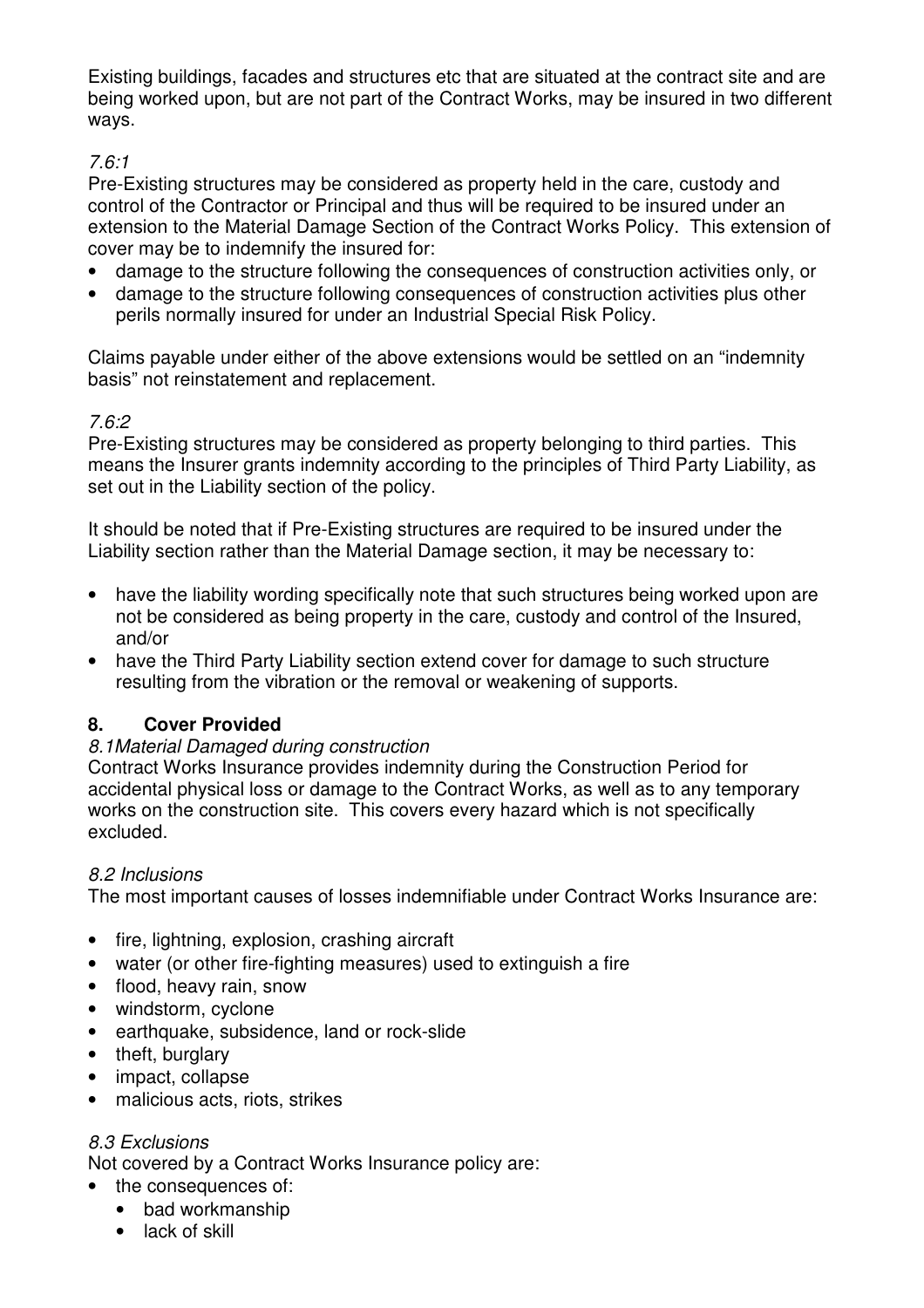- faulty materials
- error or omission in design or specifications
- nuclear risks
- consequences of war
- loss of or damage to vehicles licensed for general road use except while used on the Contract site for the Contract Works (and as noted in the schedule)
- damage arising from a deliberate act of the Insured
- defective materials or workmanship, faulty design or specification (Note: damage resulting from these factors is covered by insurance)
- loss or damage o equipment caused by its own electrical or mechanical breakdown
- loss of Insured property only revealed by inventory check or stocktake
- loss or damage to cash or to cheques, postal or money order, stamps, deeds, coins, bills of exchange, promissory notes and securities
- consequential loss of any nature
- wasting, wearing away or gradual deterioration of and part of the works
- normal upkeep of and making good to any part of the works
- loss to or damage to waterborne vessels or aircraft
- deductibles (as detailed in 8.4)

### 8.4 Deductibles

Deductibles are usually quoted in the following form and comprise the self-insured amount for:

Major perils:

• loss or damage caused by water, subsidence, collapse, erosion, landslip, cyclone, storm, tempest and earthquake

Testing:

• loss or damage due to mechanical or electrical breakdown during the Testing Period

Minor Perils:

• loss or damage caused by all other perils

### 8.5 Material Damage caused during the Maintenance Period

Normally, after construction has been completed a Contract Works policy provides for cover during a Maintenance Period.

### The Maintenance Cover may be expressed in two ways:

8.5:1 Maintenance Visits Only:

In this case, the Insurer's liability during the Maintenance Period is limited to loss or damage to the Works caused by the Insured in the course of the operations carried out for the purpose of complying with the obligations under the maintenance provisions of the Contract.

### 8.5:2 Extended Maintenance Cover

In addition to the protection provided under Maintenance Visits, this type of cover includes loss or damage to the Works during a Maintenance Period that originated from a cause happening in the Construction period at the Contract site. The scope of insurance cover under this is almost identical to that provided during the Construction Period.

# **9. Third Party**

9.1Third Party Liability (TPL) This is an optional extension to the Contract Works Insurance Policy.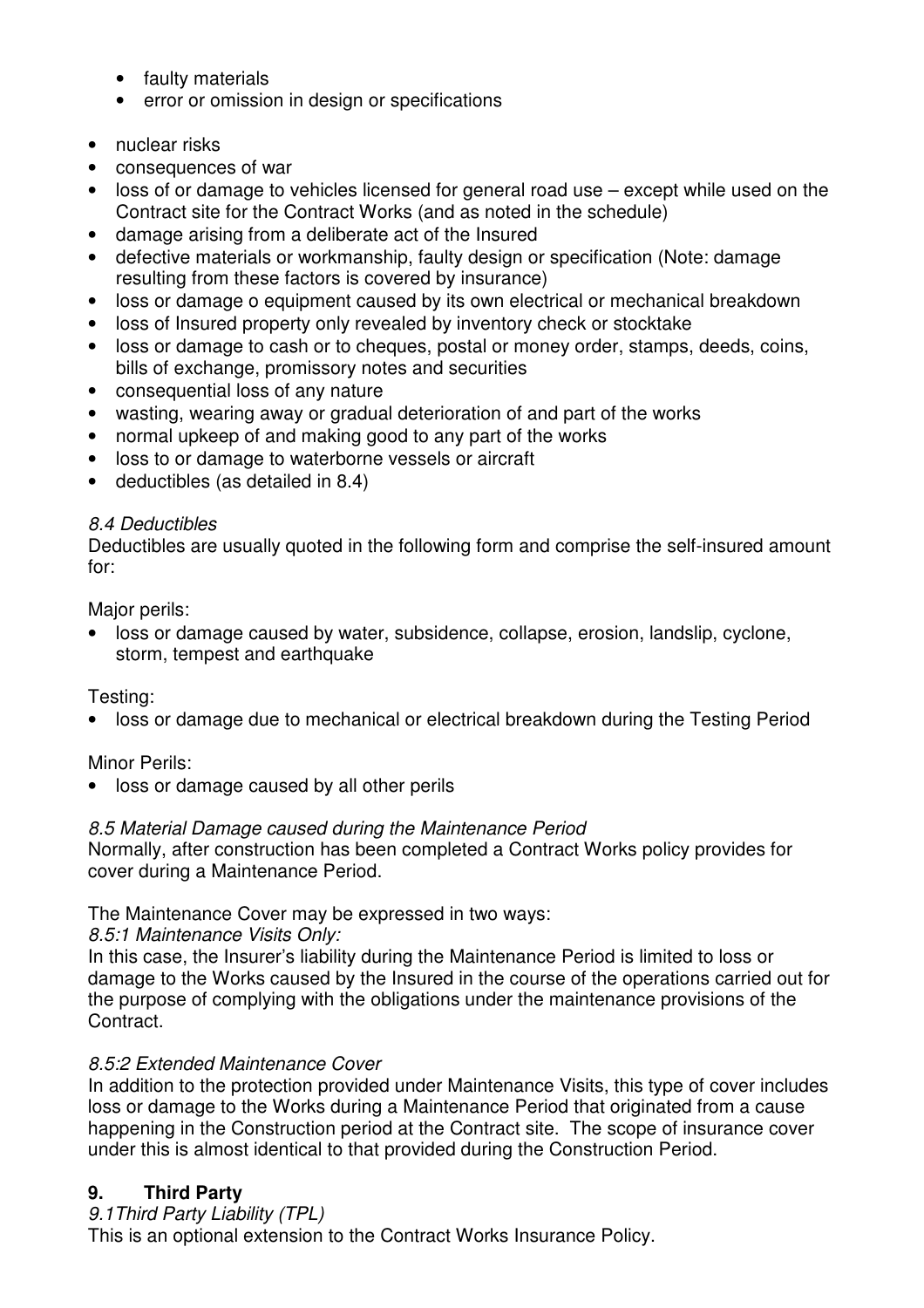Insurance statistics on Third Party Liability for builders, engineers and others engaged in construction related activities show an unfavourable loss experience.

The Contractor operates in a new area on each project, usually with an itinerant work force. The work involves the use of bulldozers, cranes and pile drivers which can cause serious injury to people and severe damage to property.

Because the structure passes through various temporary stages before it is completed, it can collapse and cause severe damage.

Hazardous techniques such As blasting are used in construction as well as flame cutting and welding (without the reliable protective measures used in factories).

Often the vibrations from construction activity cause stresses which neighbouring properties cannot withstand.

Sometimes Contractor seek insurance cover for claims which may arise for damage caused to neighbouring buildings by vibrations or by the removal or weakening of supports. Usually Insurers grant this – but only after careful analysis and consideration of each proposal.

#### 9.2 Insuring Clause

Under this section of the policy, the Insured is indemnified should he become legally liable for compensation for such matters as:

- bodily injury to third parties
- loss of or damage to property of third parties
- loss by third parties of the use of their property

if these occur during the Period of Insurance and arise out of the performance of the Contract and at the Contract site.

#### 9.3 Exclusions:

The indemnity granted by this section does not apply to or include liability for:

- the deductible amount
- claims which really come within the Material Damage section of the policy
- contracts of agreement (other than the Works Contract)
- repairing or replacing defective products
- professional advice
- injury to any one party comprising of the Insured other than where the cross liability clause applies
- payment under workers compensation legislation to any party comprising the Insured
- claims arising from vibration or the weakening of supports
- liability arising out of use of or ownership of licensed vehicles, marine vessels or aircraft,
- use of or removal of asbestos products
- instances where seepage, pollution or contamination is other than sudden, unintended or unexpected.

#### 9.4 Cross Liability

Cross Liability is almost an automatic addition to most policy wordings. Cross Liability operates between the Principal, the Project Managers, the Contractor and all Sub-Contractors (whether nominated or otherwise).